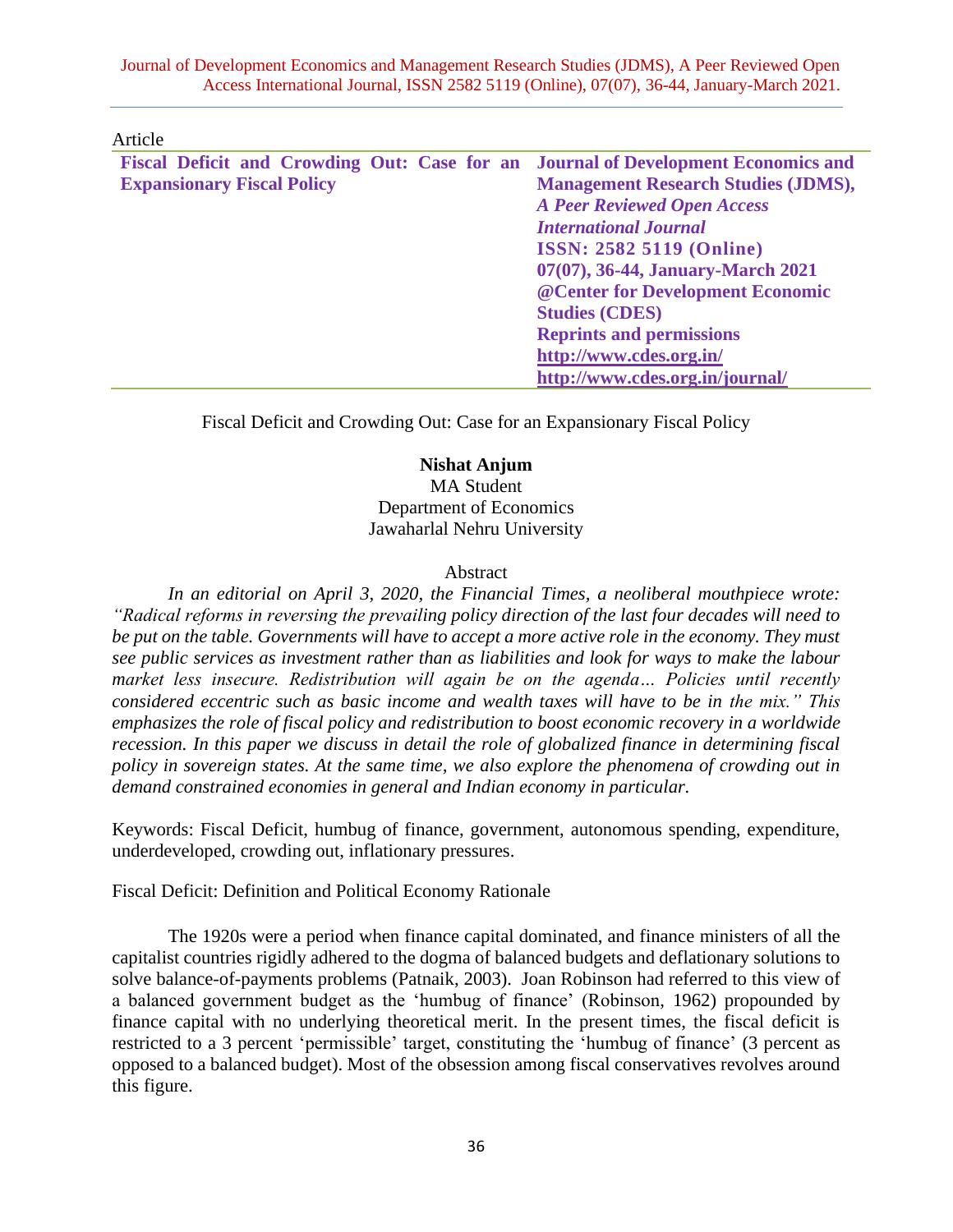In a dirigiste regime, government spending acts as an 'automatic stabilizer' during an economic downturn. However, in neoliberalism, the threat of international capital flight (that can cause a hurtful financial crisis) prevents democratic government from taxing capital or enlarging deficits through autonomous spending. In the Indian context, it has resulted in the tightening of central government funds to the states to uphold its 'fiscal responsibility'. This directly affects welfare expenditure in the underdeveloped states.

Fiscal Deficit is the difference between the total income of the government (total taxes and non-debt capital receipts) and its total expenditure. A fiscal deficit situation occurs when the government's expenditure exceeds its income. A common misconception floated is that instead of borrowing for its expenditure, if the government undertakes the sale of public sector assets or even government land, then the government can show a smaller fiscal deficit figure, adhering to fiscal responsibility. The proceeds from the sale of the assets are in fact shown as government income (on par with tax revenue).

Now, there is a fallacy with assuming sale of public sector assets as government income. A fiscal deficit does not cause crowding out or inflationary pressures in a demand constrained economy due to simultaneous output and price adjustments. This is because the 'fixed pool of savings' increases as output increases and there are no borrowing constraints on the private sector borrowing. However, even if we assume that a 'fixed pool of savings' exists, sale of public sector assets will not solve the problem of borrowing shortfall for the private sector. Similarly, if fiscal deficit causes inflation with excess demand, privatisation will not reduce this excess demand since the buyers of the public sector assets are not likely to reduce their demand for the goods and services. When public sector equity is sold, it only replaces money in a capitalist's hands, upholding their claim upon the government. It is of no consequence whether the money is monetised by the central bank or financed by the sale of government bonds. Hence, the government selling an asset makes no difference to fiscal deficit. However, the sale is not accounted as a fiscal deficit due to ideological reasons, propounded by international institutions which favour privatisation.

According to the argument made by Prof. Prabhat Patnaik, fiscal deficit is a skewed way of financing government expenditure not because of the neoclassical 'crowding out' argument but because it increases wealth inequality in the economy. Once money is placed in private hands through a fiscal stimulus, it automatically implies either a direct or indirect claim upon the government, made by private players. It does not matter if the debt is monetised by the central bank or raised through sale of government bonds. The cause of the capitalists' claim on the government is the fiscal deficit itself which causes a part of the deficit generated output to land on the capitalist's lap as profits which they now hold as savings. A more equitable way of financing the deficit instead could be a tax financed deficit through introduction of profit tax and wealth tax.

#### Literature Review

Pre Keynesian theory believed that fiscal deficit causes crowding out of private investment as the magnitude of savings in the economy is assumed to be fixed. Hence, drawing more savings towards the government would leave less for the private sector, causing a fall in private investment via a rise in interest rates. The dependence of savings on income was never accepted by the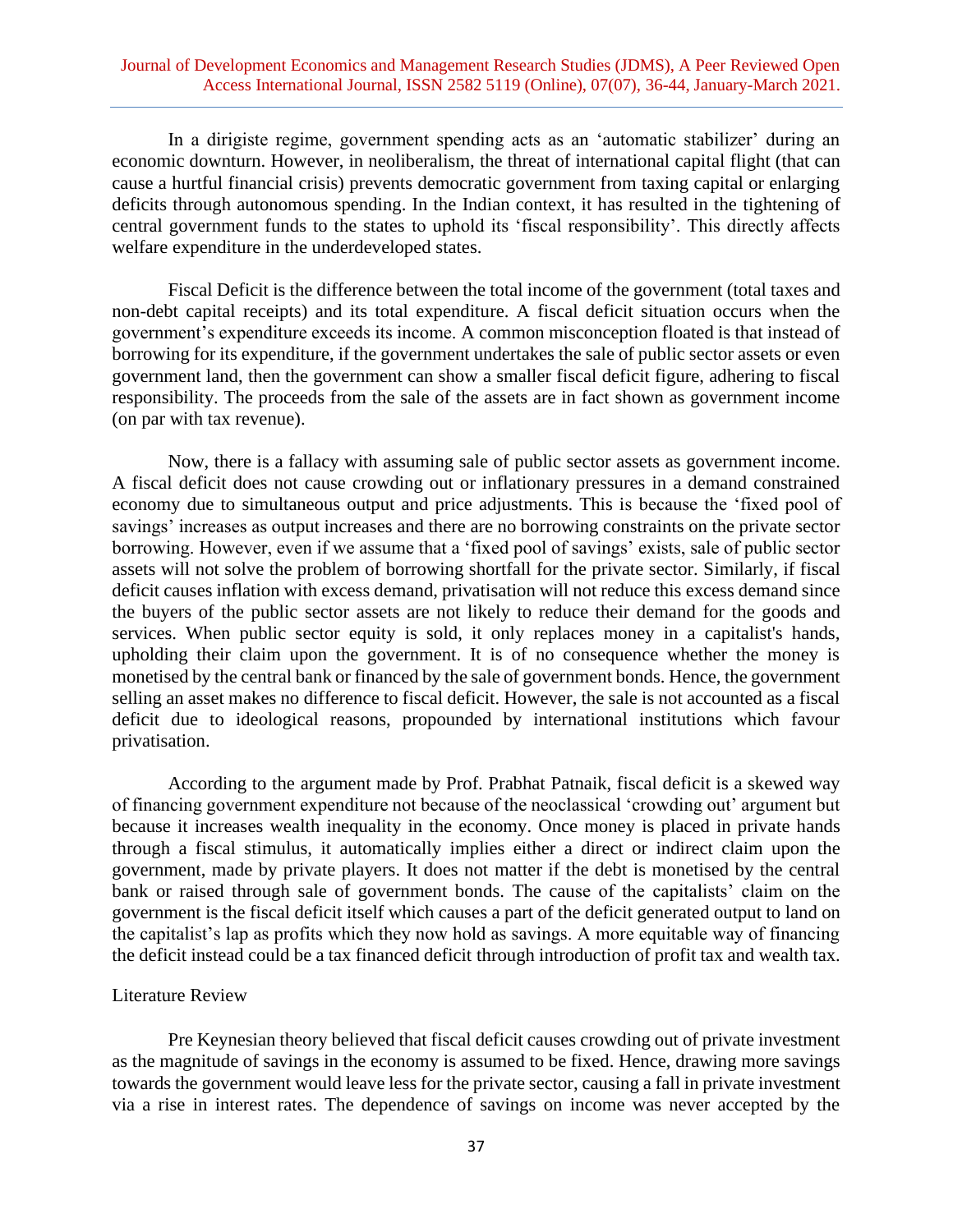'treasury view' (Das 2004). This is because the economy is always assumed to be at full employment, which makes the pool of savings fixed at S\*



The figure above shows a vertical savings curve at the level of full employment with fixed savings. A rise in government investment does not cause output adjustment but increases interest rate from r to r' causing crowding out of private investment.

However, today's economic situation is largely defined by demand constrained conditions. Therefore, in a demand constrained economy, operating below full employment, there is reason to believe that output adjustment takes place through various rounds of multiplier. This will cause income and savings to increase with equality in savings and investment in an ex-post sense. Even if there are conditions of full employment (as propounded by neo classics), prices in the economy would rise, causing changes in distribution of income and forced savings instead of interest rate adjustment (Das 2004). Similarly, a sophisticated version of the treasury view which takes both savings and investment to be a function of interest rate advocates for partial crowding out. (Figure 2). Increase in government spending shifts the Investment curve outward. However, instead of r'', interest rate rises to r'. This view also takes the level of income given even though savings and investment are both functions of r. In an economy below full employment, output adjustment takes place and Y also increases causing excess savings in an ex-post situation. Therefore, there is no reason to believe that fiscal deficit would cause a rise in real rate of interest and crowd out private investment to maintain ex post savings-investment equality in a demand constrained economy.



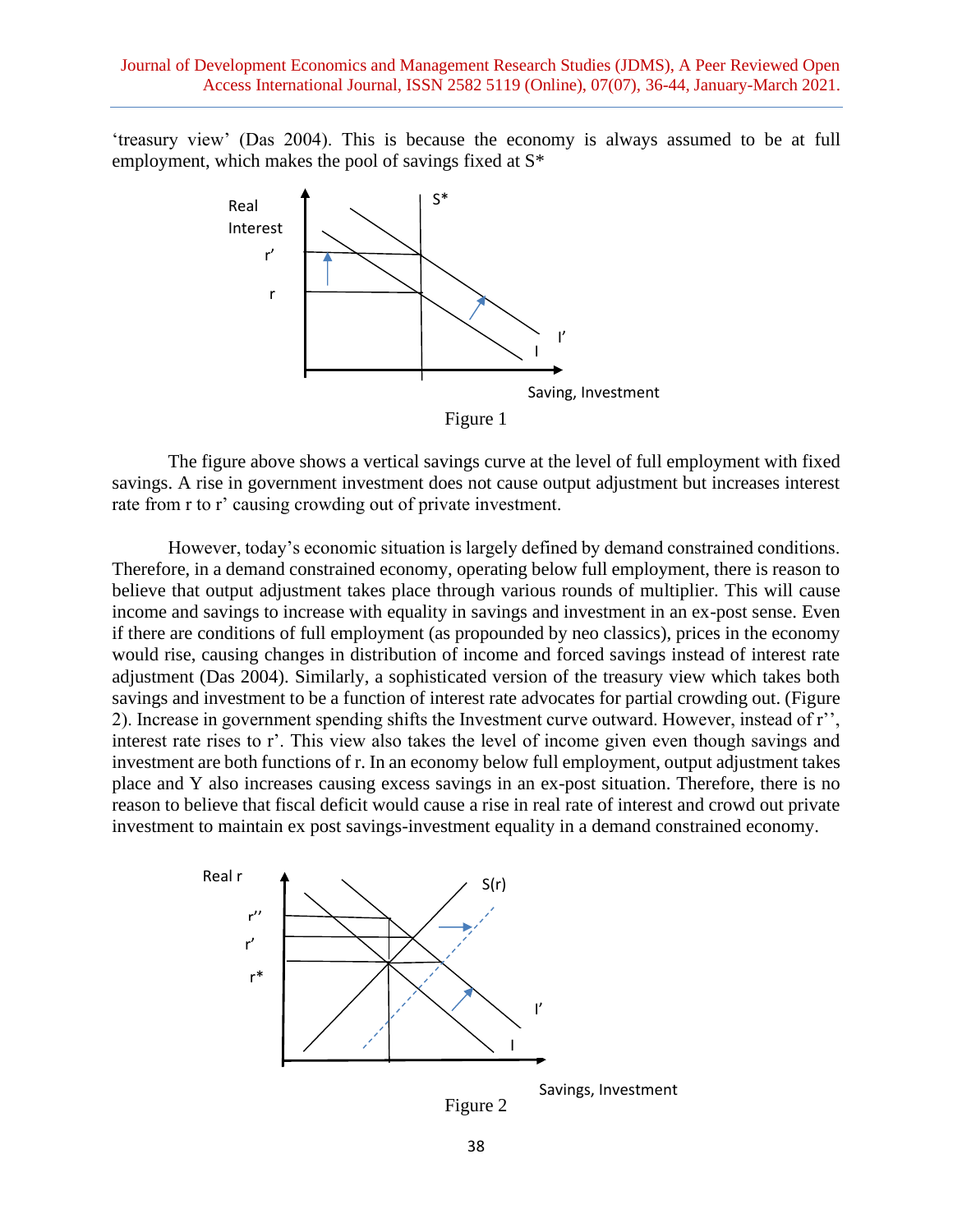If savings were considered to be both a function of r and Y, then fiscal deficit would also increase the saving curve to the right at the same rate of interest. Therefore, crowding out does not necessarily take place.

In a demand constrained economy, fiscal deficit causes not just output adjustment but given excess capacity of credit creation, money demand also increases. The supply of money increases to meet this surge in demand and the interest rate does not rise. Now, when the government borrows from the market to finance its budget deficit, supply of government bonds increase causing a fall in bond price and rise in interest rates. The RBI in its Report on Currency and Finance for the year 2002-03 discussed how the demand for government securities reached a saturation point with a warning that any further rise in government borrowing would cause interest rates to rise. However, such beliefs are based on the assumption that the total demand for securities is given. However, a fiscal deficit not only increases the supply of securities but also their demand, i. e. it shifts both the demand and supply curves outwards.



The demand and supply of government bonds settle at price P. An increase in supply of government bonds without an increase in corresponding demand will cause the price to fall. However, if demand for government securities increases with an increase in supply, the price of government securities will remain at P.

One of the major advancements in economic theory has been the development of the theory of endogenous money. According to Minsky, the interest rate is administered by the central bank – "to keep interest rates at a given level, the central bank must be willing to supply reserves to commercial banks, in response to commercial banks' demands, without limit at a fixed rediscount rate. Therefore, the rediscount rate seems the appropriate tool of central bank policy" (Minsky 1957). The theory of endogenous money is based on the premise that as income increases, people's deposits with commercial banks also increase (causing a rise in the savings pool); the increase in demand for money is met by an increase in money supply by banks. Basil Moore (1988) has also made similar contributions in the field of exogenous money which is credit led and demand determined. "The money supply may be regarded as horizontal" (Moore 1998); it meant that even if there was a fall in supply of credit with respect to its demand, the banks will have to meet this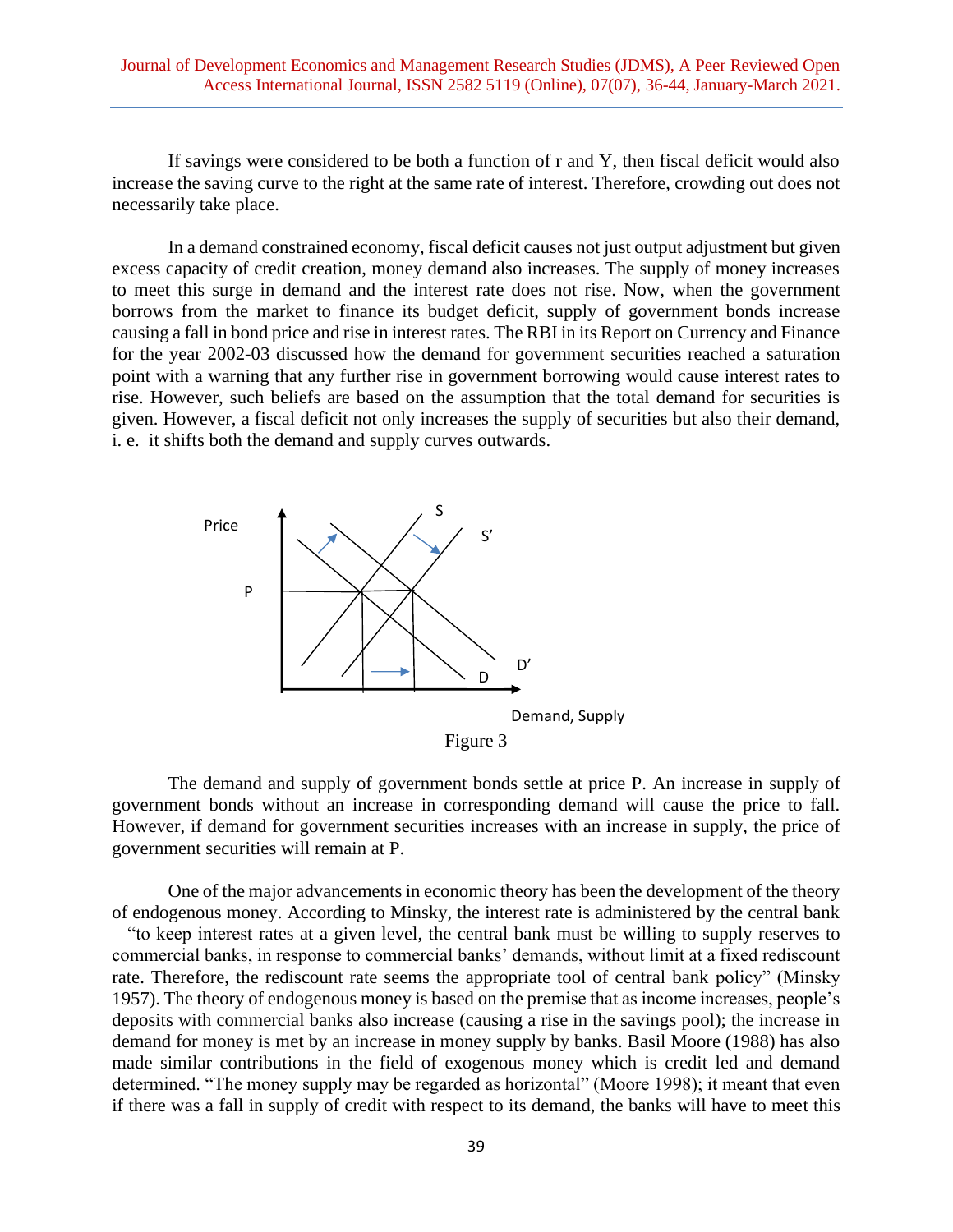excess demand by digging into their reserves/resorting to call market operations to maintain their credibility. In the present scenario of policy determined interest rates, it can be said that there is no supply of money function. Supply is determined by demand (Lavoie 2001).

Das (2010) shows that the PLR moves significantly parallel with the policy determined exogenous bank repo rate even under a "non-administered interest rate regime". This shows that interest day is policy determined i.e., outside of the realm of money demand and money supply equality. The banks have a higher than mandated SLR and in the event of demand surge, the SLR is liquidated. In the Indian context, even during the high growth period between 2003-04 and 2007- 08, the commercial banks were able to finance a substantially higher credit demand at the ongoing interest rate just by liquidating government securities. Hence, there is no reason to believe that interest rates would rise due to increase in demand for credit. The value of money multiplier and velocity of circulation of money may adjust over time according to the demand for money. This story has not changed even post the 2008 financial crisis.

The general macroeconomic belief has been that high fiscal deficit reduces capital formation in an economy, both by a fall in private investment (crowding out) and reduction in public investment (as government consumption expenditure rises) (Economic survey, 2001; Report of Economic Advisory Council, 2001). Additionally, it is also said that high fiscal deficit also poses debt-deficit sustainability issues for the economy, with high structural primary deficits and interest payment adversely affecting economic growth (Rangarajan and Srivastava 2005). However, studies have found a complementary relationship between public and private investment (Ramirez,1994), Greene and Villanueva,1990), Buiter, 1977), Aschauer, 1989), and Erenburg, 1993)). The Ricardian equivalence theory suggests that the fiscal deficit of the present period will be equal to the future value of taxation. This will cause an increase in household savings as households foresee this rise in future taxation, causing an overall rise in national savings. This will offset an increase in interest rate, leaving investment demand unchanged (Barro, 1978, Ghatak and Ghatak, 1996, Bahmani Oskooee, 1999). Therefore, fiscal deficit will not increase aggregate demand if household spending falls taking into account future tax liabilities (Rangarajan and Srivastava, 2005).

According to Samuelson and Nordhaus (1989) "the most serious consequence of a public debt is that it displaces capital from the nation's stock of wealth" and "private capital is displaced by government debt" (p 403). Therefore, as supply of government bonds increases, people's holding of other assets falls as total wealth holding is fixed for a given rate of interest. The authors place an assumption of full employment which leads them to conclude the above results. However, even on allowing such an assumption, the only thing that can be said conclusively is that private per capita holding of productive capital falls. The effect on aggregate per capita capital stock depends on the composition of government expenditure and if the government debt is used to finance accumulation then the per capita steady state capital stock will in fact remain unchanged (Das, 2004).

Role of State and social rationality

One of the premises of the Keynesian revolution was that in a capitalist economy, if all economic agents behave rationally (i.e., optimised on some given objective function), the overall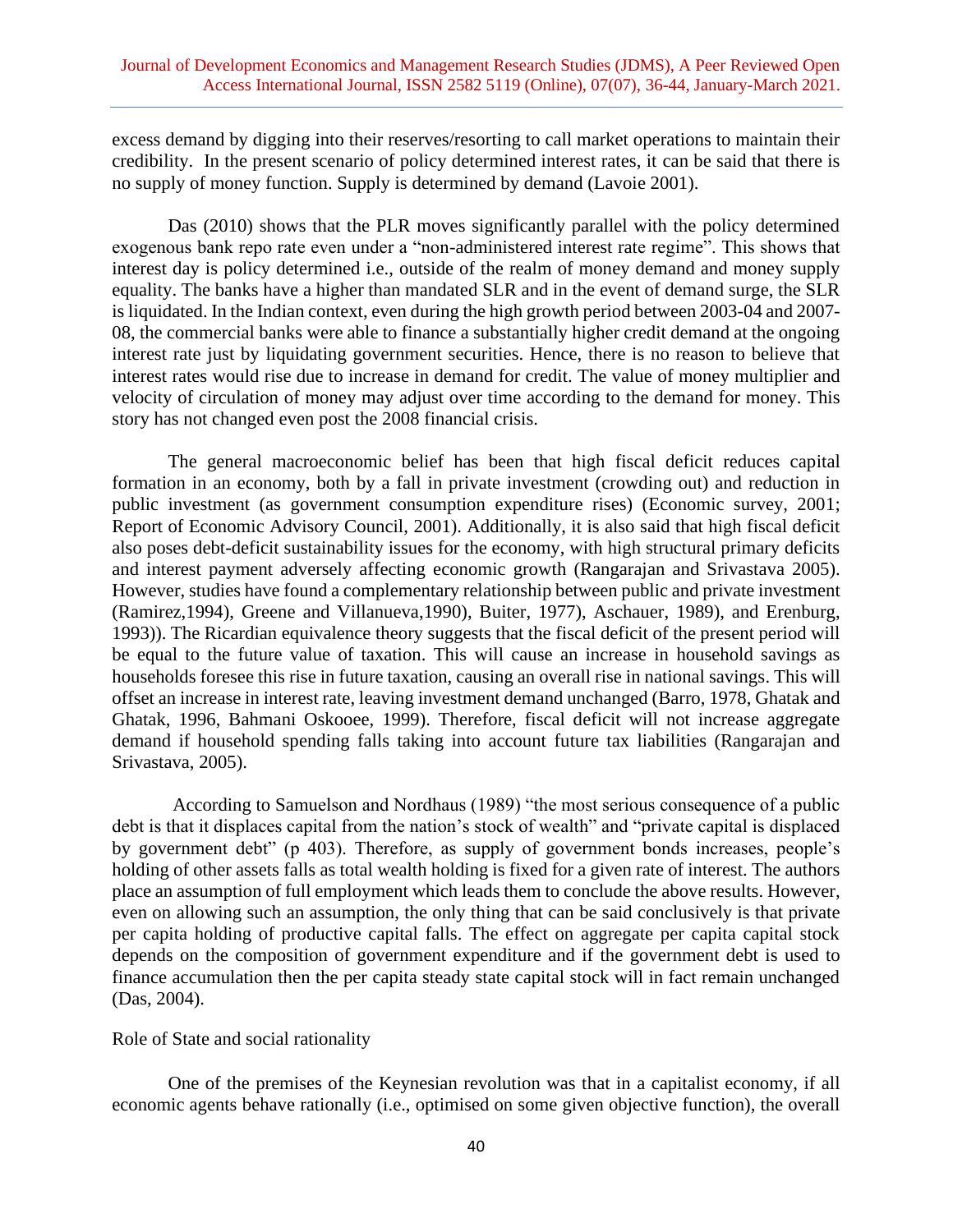outcome would be irrational (i.e. cause unutilized capacity and unemployment). Keynes emphasized that fiscal deficit in a demand constrained economy, with unemployed labour and unutilized capacity raised the level of income and increased savings. State intervention, therefore, was advocated to uphold social rationality. For the state to carry out this function, it had to prevail unconstrained, external to the private sector.

If the state has to carry out socially rational functions, then it has to be non-imitative of private agents i.e. the same rules of debt accumulation that apply to private agents cannot apply to the state. This is because the state, unlike private agents, enjoys taxation powers. Hence, making the state fiscally responsible makes it constrained to private rationality (Patnaik 2017), constraining capitalist economies to achieve social rationality and overcoming involuntary unemployment. If overcoming unemployment is a Pareto improvement, then why is finance capital opposed to fiscal expansion by state? This is because pursuit of social rationality by state threatens the legitimacy of finance capital and related financial interests. As Kalecki explains in his Essays (1971), "The social function of the doctrine of 'sound finance' is to make the level of employment dependent on the 'state of confidence". The role of nation states is subverted to serve the interests of finance capital and independent fiscal actions by the state are considered 'illegitimate', requiring controls under the humbug of finance.

Monetary policy has been a popular policy response by sovereign states over recessionary tendencies. The motivation with which monetary policy is followed also gives the impression that the solution for involuntary unemployment lies with the central banks which has larger political economic implications for finance and capital. However, the failure of monetary policy in solving the most pressing economic problems cannot be overlooked. The developed world (US and Europe) had near zero interest rates for around a decade now with the result that it has made finance more 'footloose' rather than solve the problem of involuntary unemployment or economic recovery. The lack of inflation among developed economies further project that there is a demand deficit in the economy, most likely to be corrected by output adjustment than price adjustment. This also explains Keynes' thoughts from The General Theory, 'there are many a slip between the cup and the lip' which captures the imperfection in interest rate transmission which becomes insufficient to recoup and economic recovery in the absence of active state intervention. This highlights the role of expectations in business cycles and the major role played by prospective yield in determining investment levels in the economy.

#### Analysis of the Study

The Indian economy was already grappling with historic levels of unemployment and severe economic downturn even before the pandemic hit. The Central Government Expenditure as a percentage of GDP has been reducing from 15.1 percent in 2018-19 to 13.2 percent in 2019-20 (Ghosh and Chandrashekhar, 2020). Why is the government spending less in a demand constrained situation? The answer lies in fiscal conservatism. Ghosh and Chandrashekhar analyse the flawed procyclical policy of the government which causes it to fall into a negative spiral. A slowing economy generates lesser than expected tax revenue. In the absence of a stimulus to boost the purchasing power of the people, the obsession with fiscal deficit ensures that government expenditure cannot be maintained at a higher level and this leads to curtailment in transfers, social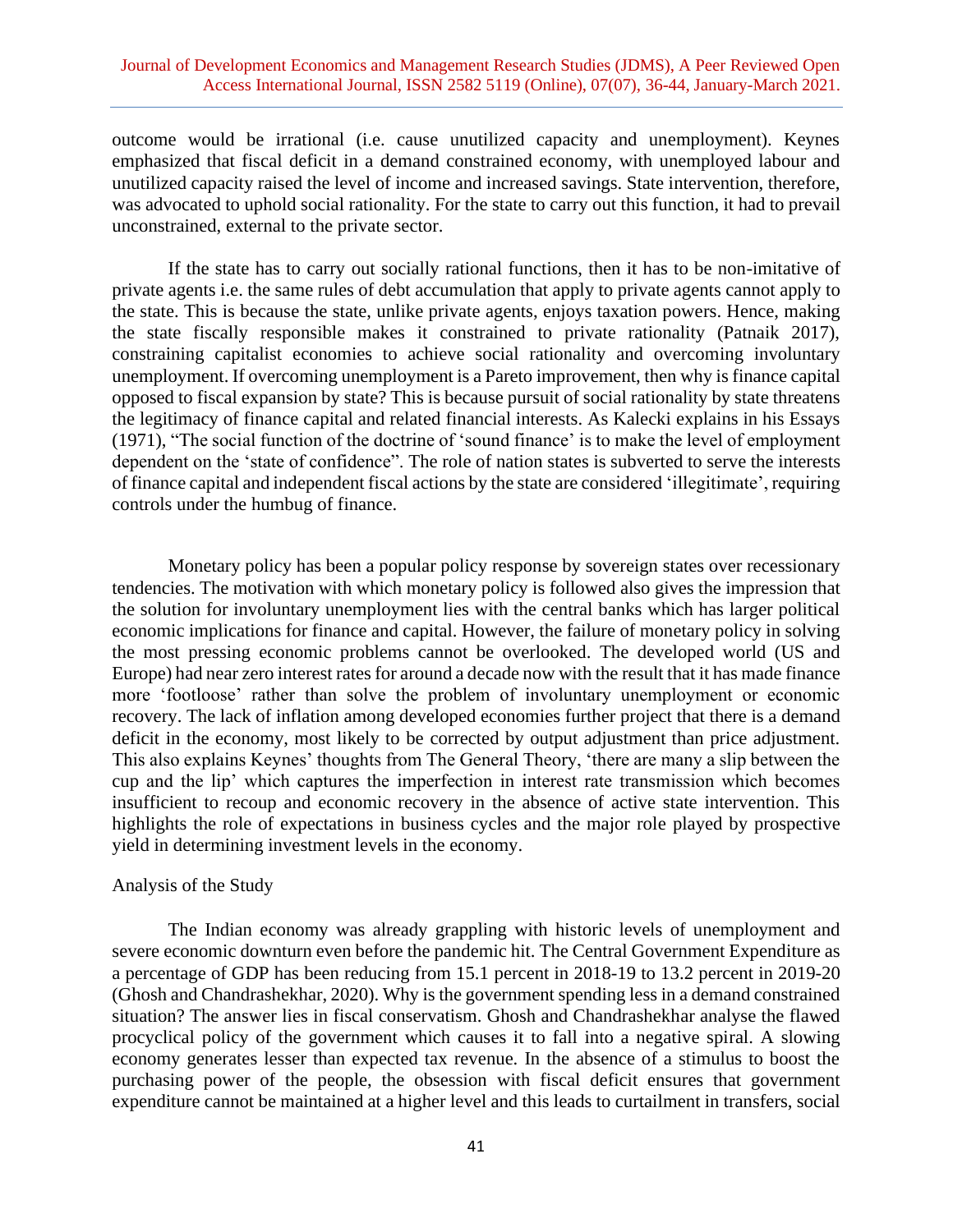sector spending and sectoral spending on agriculture, MSMEs etc. Meanwhile, neoliberal policy prognosis such as corporate tax cuts in a demand constrained situation only lead to pocketing of the profits by the business houses. Tax cuts do not lead to higher private investments by corporations as the demand for goods is too low. On the other hand, the loss of revenue causes severe fiscal strain and slashing of social sector spending to maintain deficit targets. However, even with decreased Central Government spending, the fiscal deficit of the government increased from 3.4 percent (2018-19) to 4.6 percent (2019-20) because of the 'paradox of thrift'.

Empirical evidence on fiscal deficit and crowding out in the Indian context have been few and mixed. Using asymmetric vector autoregressive models on Indian data for the period 1970-71 to 2002-03, Chakraborty (2006) shows that there is no evidence of direct crowding out of private capital from public capital formation in India; rather complementarity between the two kinds of investment exists. Similarly, a RBI (2002) study also talks about public infrastructure investment crowding in private investment. Fiscal consolidation began in India post liberalization causing deficits to decline from 7.8 percent of GDP in 1990-91 to 4.84 percent of GDP in 1996-97 (Raju and Mukherjee 2010). The FRBM Act was introduced in 2003 against the backdrop of high fiscal deficits in 2001-02, mandating reduction in revenue and fiscal deficits by 2009. However, post the 2008 economic meltdown, the central government followed a policy of expansionary fiscal policy, cutting taxes and increasing expenditures. It is often believed that resource expenditure imbalances can be detrimental for developing economies such as India, affecting macroeconomic fundamentals, raising interest rate and crowding out private investment. Below, we analyse data from 1990-91 onwards for the Indian economy.

The Covid-19 situation sparked a huge debate about the size of the fiscal stimulus India received as part of its 'atmanirbhar package'. The biggest argument against a fiscal stimulus package comes from India's own economic history over the past few decades. The most obvious and extreme example is the borrowing spree unleashed by the central government in the late 1980s which culminated in the economic crisis of 1991, forcing a rapid and painful course correction. India was inducted into the fragile five economies with widening fiscal and current account deficits post the 2008 crisis (due to fiscal and monetary easing). The central government's fiscal deficit hovered around the 5 percent mark even as the consolidated fiscal deficit averaged about 7 percent in the fiscal years 2012 and 2013. Foreign investors pulled out of emerging markets in anticipation of inflated yields. Therefore, it becomes evidently clear that fear of capital flight becomes the major reason for practicing fiscal conservatism among developing countries. Any trigger of capital flight causes volatility in exchange rate of rupee, impacting trade balance, hence globalized finance rules the policy roost in developing countries.

It becomes evidently clear that globalized finance is averse to developing countries following an independent fiscal policy and comes up with 'rule-based fiscal targeting' as well as 'sovereign credit ratings' to prevent autonomous fiscal policy. In fact, there has been a fall in central government spending.

Attracting foreign investment ultimately becomes a redundant exercise if the countries are not able to utilise it for their developmental purpose. India currently has a historic high of 533.103 billion dollars of foreign reserves but our fiscal stimulus (as a percentage of GDP) has been the lowest among the G20 countries. These are the rules which finance imposes for parking itself in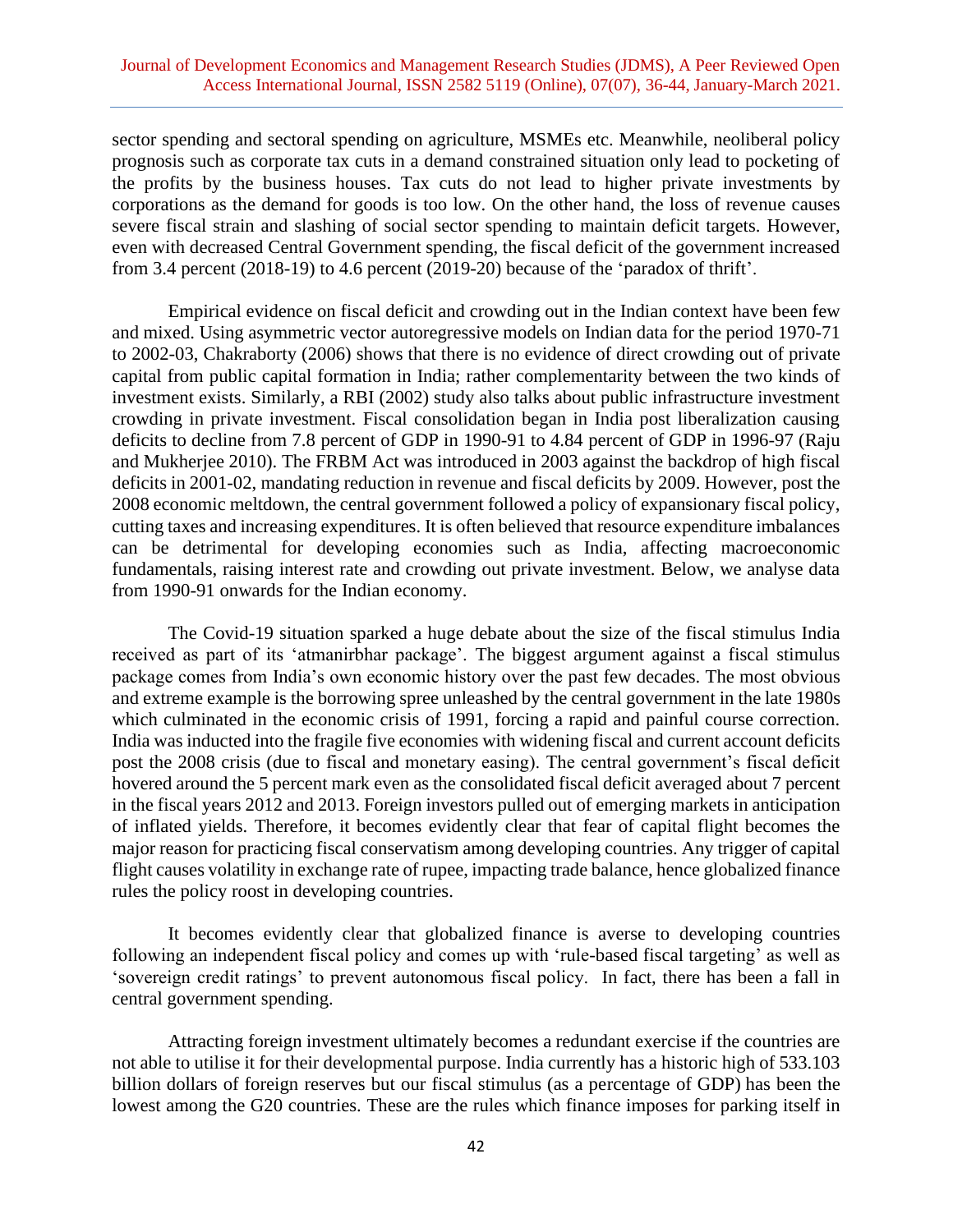host countries, threatening to trigger an economic crisis if it were to pull out. According to Erinc Yeldan, in the neoliberal era, wages have stagnated, and investment levels have fallen despite historic levels of profits earned by large corporate (UNCTAD TDR 2018). These stagnant wages have caused a fall in purchasing power among people all over the world and led to a crisis of demand. However, even when the problem is that of demand, the prognosis continues to be supply side with tax breaks to big corporation houses being a popular policy response. However, the accumulated savings of the corporates aggravate the problem of underinvestment as lack of demand among people prevents capital investment, increasing economic inequalities.

## Concluding remarks

The fact that finance is globalized while the State remains a nation-State, ensures that the writ of finance runs; and this strips contemporary capitalism of any potential instrument for achieving even a semblance of social rationality (Patnaik 2017) The opposition to globalized finance is the only way in which nation states can follow individual fiscal policies and correct for economic recovery. The objections to an expansionary fiscal policy in the Indian context cannot be considered without taking into account the ideological hegemony backing globalized finance. It is in this context former Greek Finance Minister, Yanis Varoufakis advocates for an economic democracy over and above the political democracy (which is already achieved by nation states). Economic democracy ensures the use of finance for independent developmental purposes, using the vast liquidity injection in the global economy to solve the most pressing issues of mankind (hunger, climate change) as opposed to parking it in developing countries and imposing subsequent conditionalities under the pretext of 'reforms'. In this paper, we have succinctly argued for an expansionary fiscal policy which go against the principles of 'sound finance' but are necessary to ensure economic recovery in demand constrained economies.

# **REFERENCES**

- 1. Aschauer, D. A. 1989, "Does Public Capital Crowd Out Private Capital." Journal of Monetary Economics 24(2): 171–88.
- 2. Bahmani, O, Mohsen (1999), 'Do Federal Budget Deficits Crowd Out or Crowd In Private Investment', Journal of Policy Modelling, 21:633-640.
- 3. Barro, Robert, J(1978): 'Comments from an Unreconstructed Ricardian', Journal Of Monetary Economics, 4:569-581.
- 4. Buiter, W. H. (1977), "Crowding Out and the Effectiveness of Fiscal Policy." Journal of Public Economics 7(3): 309–28.
- 5. Chakraborty Lekha, S (2006), 'Fiscal Deficit, Capital Formation and Crowding out: Evidence from India', NIPFM Working Paper 06/43.
- 6. Chandrashekhar C.P, Ghosh Jayati (2020), Economic contraction and the Fiscal stance of the Indian Government.
- 7. Das, Surajit (2004), "The Effect of Fiscal Deficit on Real Interest Rates", Economic & Political Weekly,